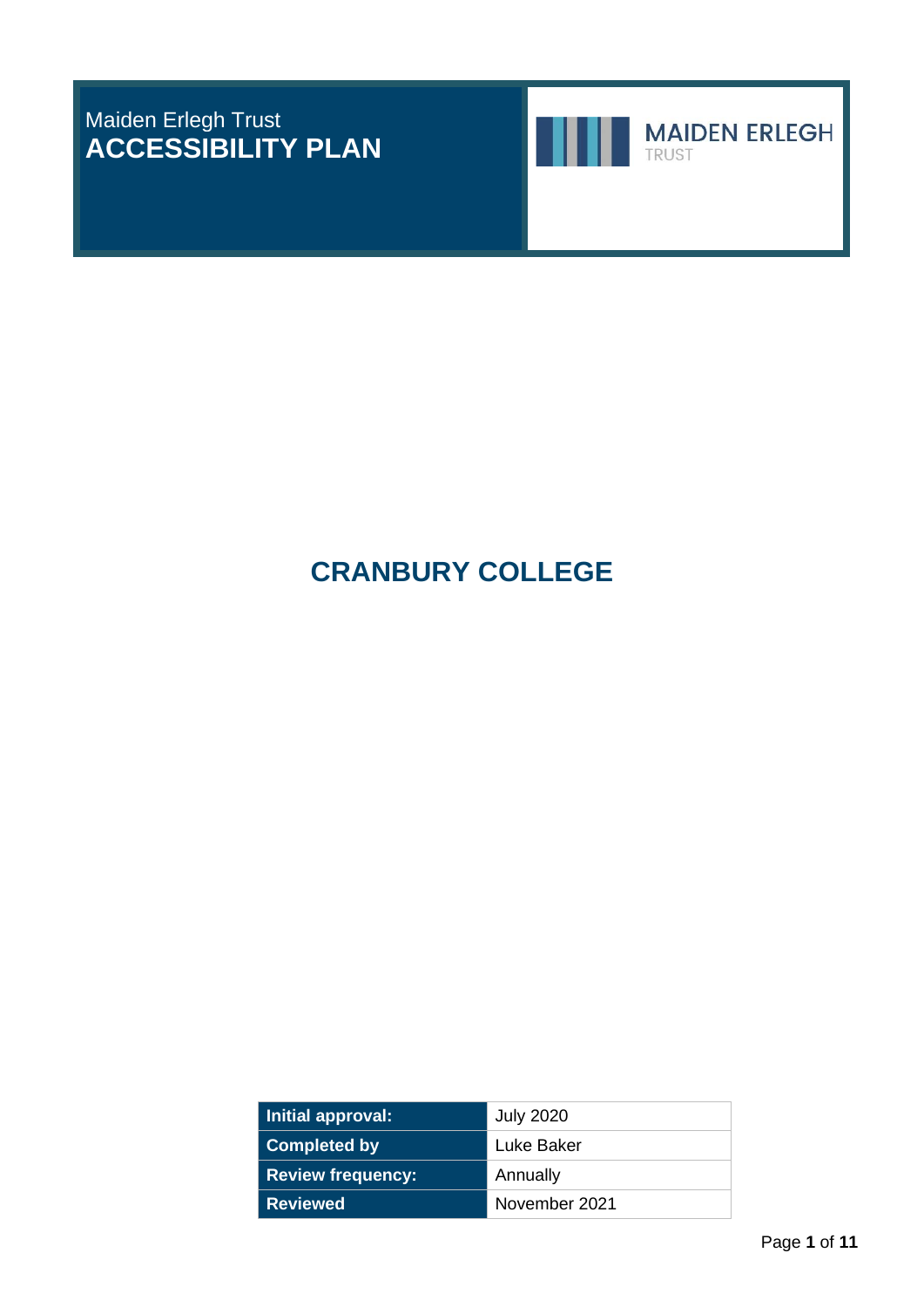# Contents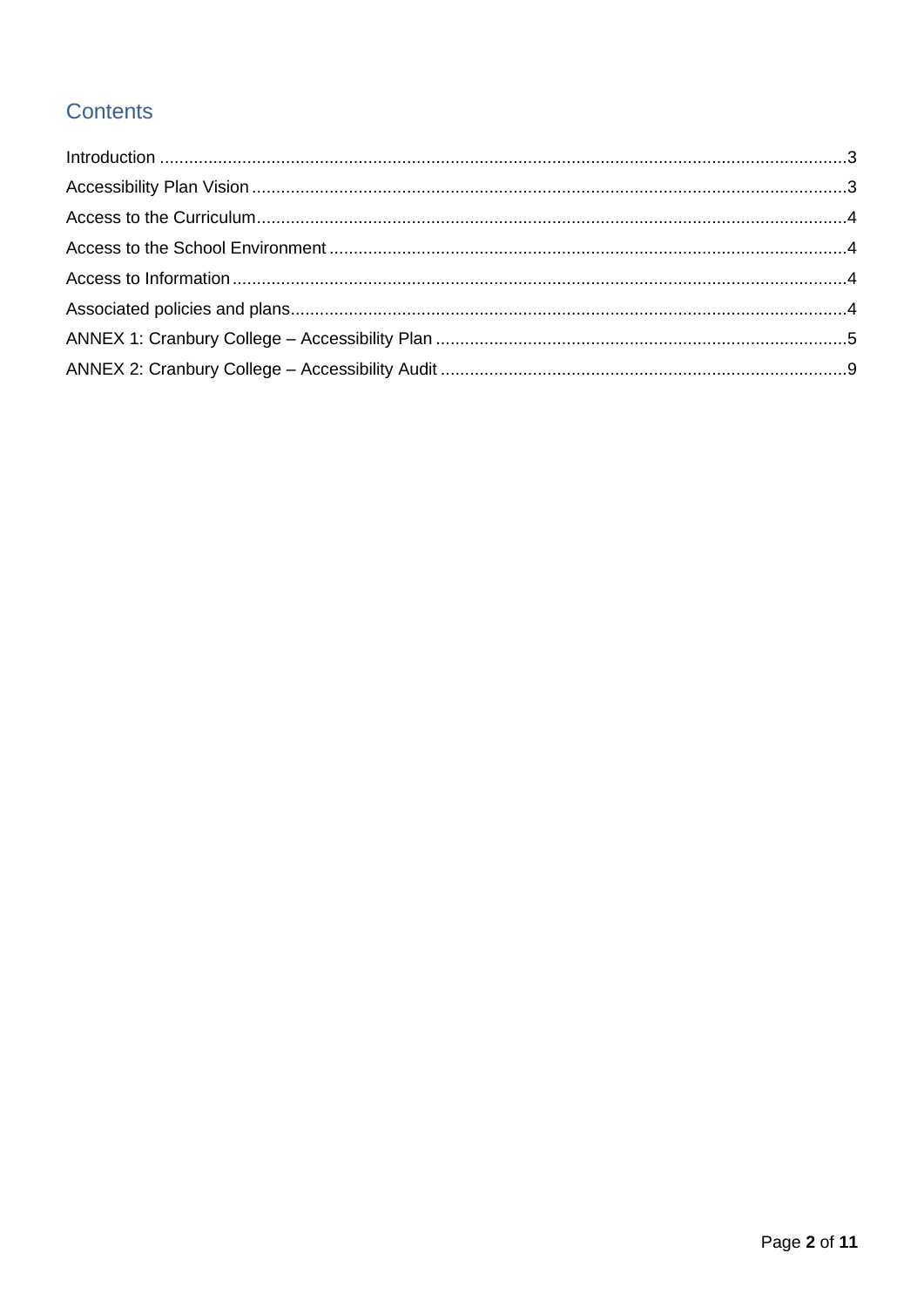# <span id="page-2-0"></span>Introduction

Cranbury College is an Alternative Curriculum Provider that offers education for students aged 5 - 19 who struggle to access mainstream education. Our provision includes, but is not limited to, the following:

- Primary, Key Stage 3 & Key Stage 4 Pupil Referral Units
- Post 16 Centre
- Special Educational Needs and Looked After Children Complex Package Provision
- Hospital Teaching Service
- Online Learning
- **Medical Tuition**
- Outreach Support
- Respite Programmes
- External Training & Support to Schools and Local Authorities

All students have Social, Emotional and Mental Health Needs, with the majority being excluded from school or unable to access special or mainstream education due to illness or individual needs. The school caters for students from Reading and neighbouring authorities and the pupils come from a variety of socio economic backgrounds.

We believe that this Accessibility Plan is compliant with current legislation; the Equality Act 2010.

Local Transition Board/Local Advisory Board Members are accountable for ensuring the implementation, review and reporting on progress of the Accessibility Plan over a 3-year period.

### <span id="page-2-1"></span>Accessibility Plan Vision

Cranbury College is an inclusive organisation that aims to be accessible to all students. We have close links to the local community and external providers with a curriculum that provides challenging and stimulating learning experiences, with realistic yet high expectations and standards for all

The purpose of this plan is to:

- Increase the extent to which disabled pupils can participate in the curriculum
- Improve the physical environment of the school to enable disabled pupils to take better advantage of education, benefits, facilities, and services provided
- Improve the availability of accessible information to disabled pupils

Our college aims to treat all its pupils fairly and with respect. This involves providing access and opportunities for all pupils without discrimination of any kind.

Our vision underpins everything we do; we are dedicated to offering every young person the opportunity to realise their potential, ensuring that every young person is at the centre of everything we do. At Cranbury College we guarantee a personalised learning service; a place where young people and families enjoy success every day. Our college is also committed to ensuring staff are trained in equality issues with reference to the Equality Act 2010, including understanding disability issues.

This plan will be made available online on the college website, and paper copies are available upon request and the college supports any available partnerships to develop and implement the plan.

Our college's complaints procedure covers the accessibility plan. If you have any concerns relating to accessibility in college, this procedure sets out the process for raising these concerns.

We have included a range of stakeholders in the development of this accessibility plan, including staff, students, and the schools governing body.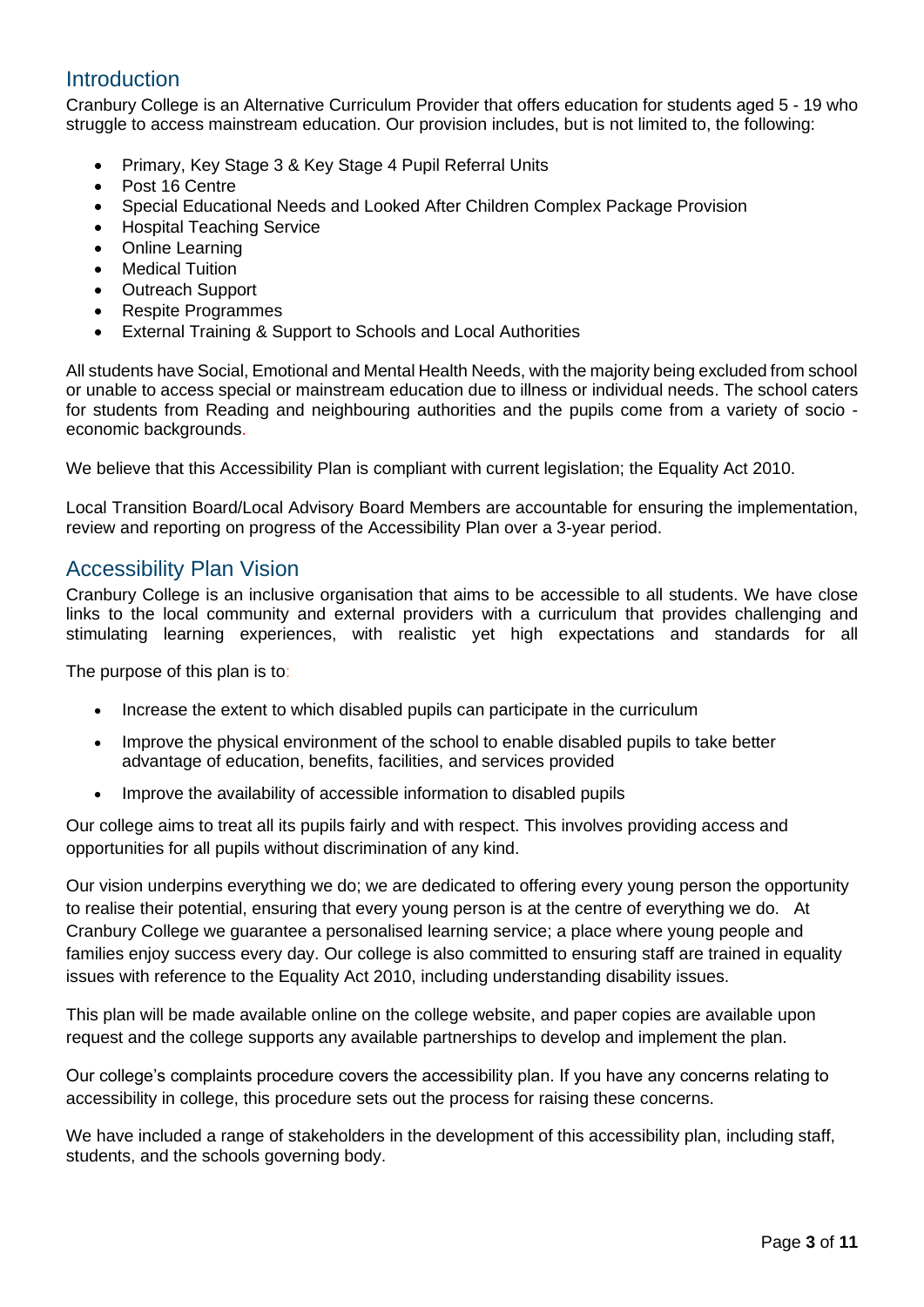## <span id="page-3-0"></span>Access to the Curriculum

We provide a differentiated and personalised curriculum to all our student's dependent on their needs, including a mixture of group and 1:1 learning as well as alternative provision. We work on preparing students for a transition to other schools and also for life in the workplace. All students in year 10, 11 and post 16 have access to work experience placements in the area of their chosen career pathway.

We ensure all students can access activities that we offer and adaptations to activities are made to fulfil this aim. For students to access the curriculum, lessons are differentiated and take account of individual learning needs. Priority is placed on student participation, as independently as is possible. Adults and students are clear about the learning objectives and outcomes of the lesson, class and individuals. At our Alternative Providers we provide them as much contextual information about students as possible, to ensure they can tailor their programmes to the needs of the students working with them.

### <span id="page-3-1"></span>Access to the School Environment

Our sites are open to all students that are able to access them, at times that are appropriate to them.

The school currently sites across two sites. A site on Cranbury Road, Reading and a Primary site in College Road in Earley. The Cranbury Road site has 7 classrooms, including a cooking room, office space, a canteen and Hall. This building has wide doors and wide corridors, with easy access through the front door. Doors to the external areas have a step down and therefore may cause some accessibility issue for those with issues with walking or in a wheelchair would only be able to make use of the front door. This could cause a problem if there is a fire in some areas of the building.

The primary building present building is not suitable for wheelchair users, and it not fit for purpose. If students or other persons were unable to access the spaces upstairs for therapy or meetings, we would move these into our downstairs spaces. Doors have handles at the top and at the bottom and some people may not be able to open the doors due their own needs. There is a wide gate to allow access to the garden and the garden is accessible to all.

#### <span id="page-3-2"></span>Access to Information

All information issued by the school aims to be user friendly and is shared via newsletters, letters, email's and other forms of communication.

We encourage parents and professionals to take up the offer of having communications sent to them electronically as a way of reducing our carbon footprint. The school will provide information in alternative formats when required or requested. We will regularly provide information via email and text message to those that can access in this way.

## <span id="page-3-3"></span>Associated policies and plans

This plan should be read in conjunction with other relevant documents including

- Risk assessment policy
- Health and safety policy
- Equality information and objectives (public sector equality duty) statement for publication
- Special educational needs (SEN) information report
- Supporting pupils with medical conditions policy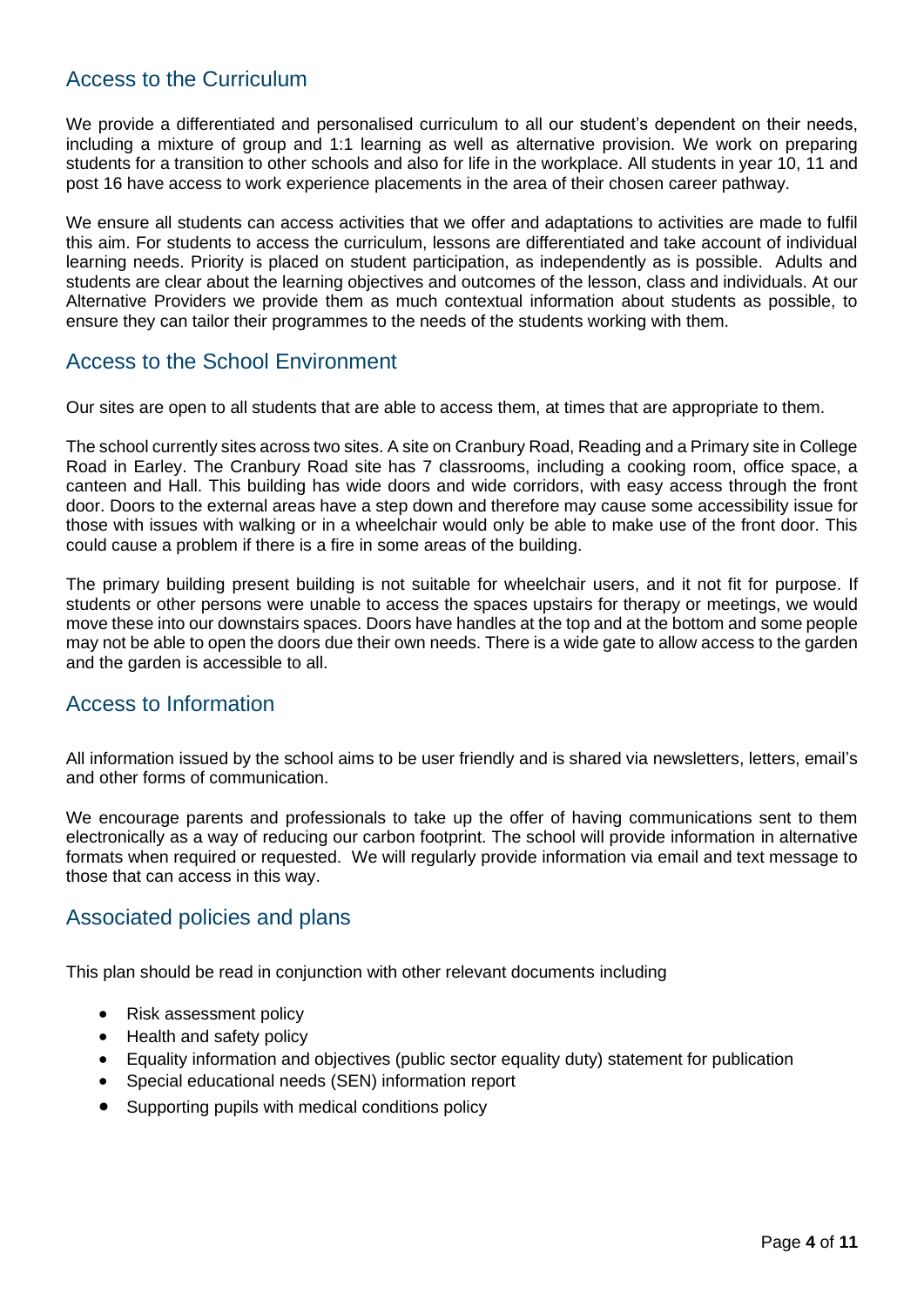# **ANNEX 1: Cranbury College – Accessibility Plan**

<span id="page-4-0"></span>

| Aim                                                                     | <b>Current good practice</b>                                                                                                                                                                                                                                                                                                                                                                                                                                                                                                                                                                                                                                                                                                          | <b>Objectives</b><br><b>Actions to be taken</b>                                                                                                                                               |                                                                                                     | <b>Person</b>                    | Date to                   | <b>Success criteria</b>                                                  |  |
|-------------------------------------------------------------------------|---------------------------------------------------------------------------------------------------------------------------------------------------------------------------------------------------------------------------------------------------------------------------------------------------------------------------------------------------------------------------------------------------------------------------------------------------------------------------------------------------------------------------------------------------------------------------------------------------------------------------------------------------------------------------------------------------------------------------------------|-----------------------------------------------------------------------------------------------------------------------------------------------------------------------------------------------|-----------------------------------------------------------------------------------------------------|----------------------------------|---------------------------|--------------------------------------------------------------------------|--|
|                                                                         | Include established practice<br>and practice under<br>development                                                                                                                                                                                                                                                                                                                                                                                                                                                                                                                                                                                                                                                                     | State short, medium,<br>and long-term<br>objectives                                                                                                                                           |                                                                                                     | responsible                      | complete<br>actions<br>by |                                                                          |  |
| Increase access<br>to the curriculum<br>for pupils with a<br>disability | Cranbury College offers a<br>differentiated and personalised<br>curriculum for all pupils and the<br>curriculum is reviewed to<br>ensure it meets the needs of all<br>pupils.<br>Most students attend small<br>classes (max 6 pupils), others<br>have a bespoke Individual<br>Learning Programme designed<br>their<br>needs<br>around<br>and<br>interests. A bespoke Complex<br>Package provision is offered to<br>students who have EHCPs and<br>CLAs (Children Looked After by<br>the local authority)<br>Appropriate and<br>accessible<br>alternative<br>provision<br>and<br>enrichment activities are also<br>offered to help develop self-<br>regulation and wellbeing and to<br>cultural<br>enhance<br>capital<br>opportunities | To develop bespoke<br>individualized<br>and<br>curriculum to meet the<br>needs of<br>all<br>our<br>students.<br>To ensure the<br>curriculum offers<br>appropriate pathways<br>and next steps. | Regular review of the<br>curriculum.<br>Annual<br>consultation<br>with<br>students<br>and<br>staff. | Curriculum<br>Lead<br><b>ELT</b> | Ongoing<br>Annually       | Broad and balanced curriculum<br>that meets the needs of all<br>students |  |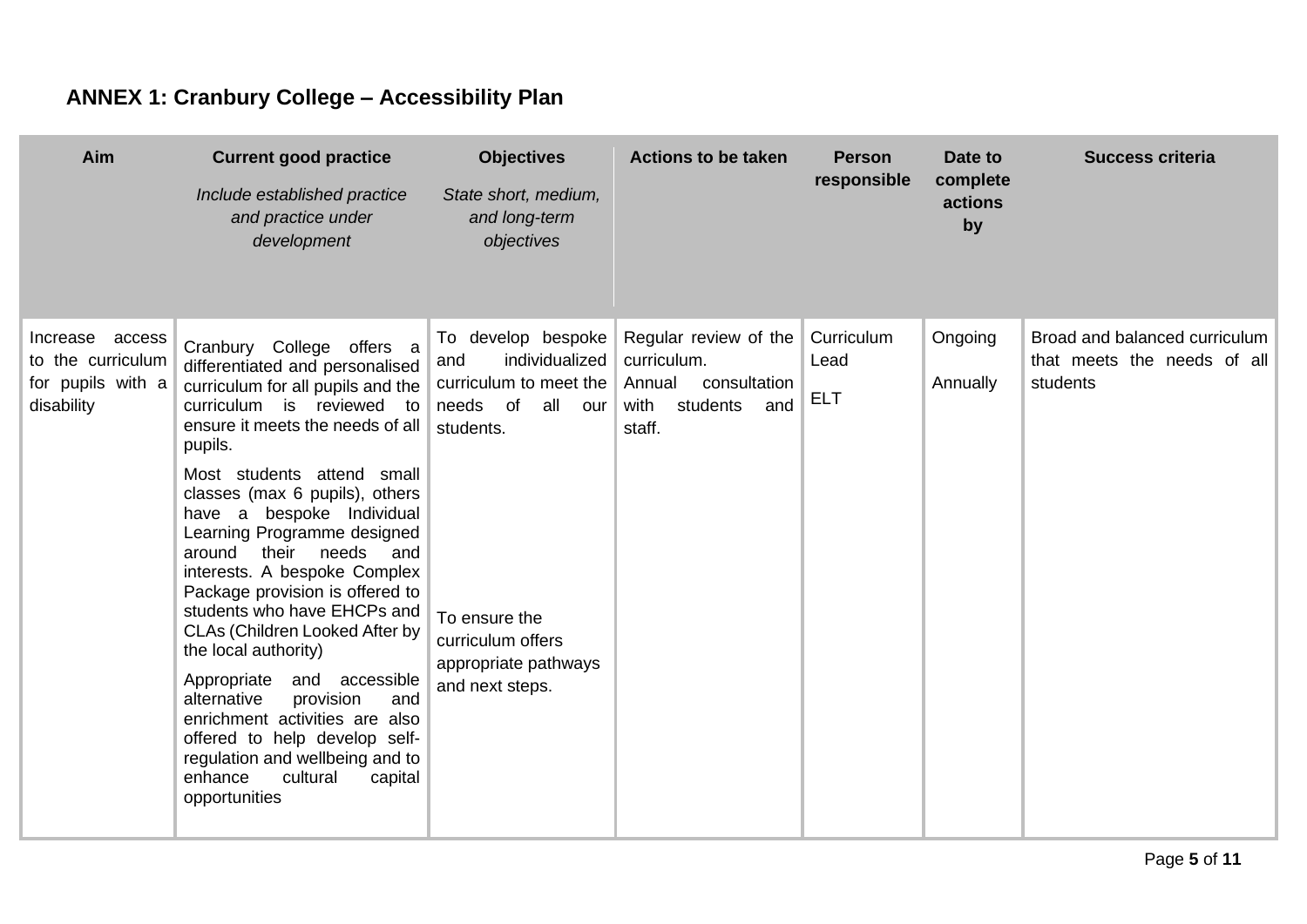|                                                                           | The curriculum focus is on<br>behaviour<br>learning,<br>for<br>aspiration, and independence<br>Curriculum resources include<br>examples of people with<br>disabilities.<br>Curriculum progress is tracked<br>for all pupils, including those<br>with a disability.<br>Targets are set effectively and<br>are appropriate for pupils with<br>additional needs.<br>Access to careers and work<br>experience are key elements of<br>learning at KS4/5 and all pupils<br>are supported with preparation<br>work<br>college.<br>for<br>and<br>opportunities to<br>Accessible<br>experience interviews, write<br><b>CVs</b><br>and<br>visit<br>work<br>establishments are provided as<br>well as appropriate support and<br>assistance for when students<br>are transitioning to<br>other<br>settings or pathways | To introduce<br>vocational courses to<br>prepare students for<br>next steps                    | Access regular CPD<br>opportunities and visit<br>other similar settings.                                                                                                   | All                   | staff   Ongoing |                                                                                                                          |
|---------------------------------------------------------------------------|-------------------------------------------------------------------------------------------------------------------------------------------------------------------------------------------------------------------------------------------------------------------------------------------------------------------------------------------------------------------------------------------------------------------------------------------------------------------------------------------------------------------------------------------------------------------------------------------------------------------------------------------------------------------------------------------------------------------------------------------------------------------------------------------------------------|------------------------------------------------------------------------------------------------|----------------------------------------------------------------------------------------------------------------------------------------------------------------------------|-----------------------|-----------------|--------------------------------------------------------------------------------------------------------------------------|
| Improve<br>and<br>maintain<br>access<br>physical<br>to the<br>environment | The environment is adapted to<br>the needs of pupils as required.<br>This includes:<br>Ramps<br>$\bullet$<br>Elevators<br>Corridor width                                                                                                                                                                                                                                                                                                                                                                                                                                                                                                                                                                                                                                                                    | To ensure all students<br>can<br>access<br>the<br>separate centre no<br>matter what their need | Regularly review the<br>changing needs of our<br>students and make<br>reasonable<br>adjustments<br>accordingly.<br>Making<br>use of Occupational<br>Therapists as required | <b>SEN</b><br>Manager | Ongoing         | The school will be accessible to<br>all and will have the relevant<br>equipment and planning to<br>meet student's needs. |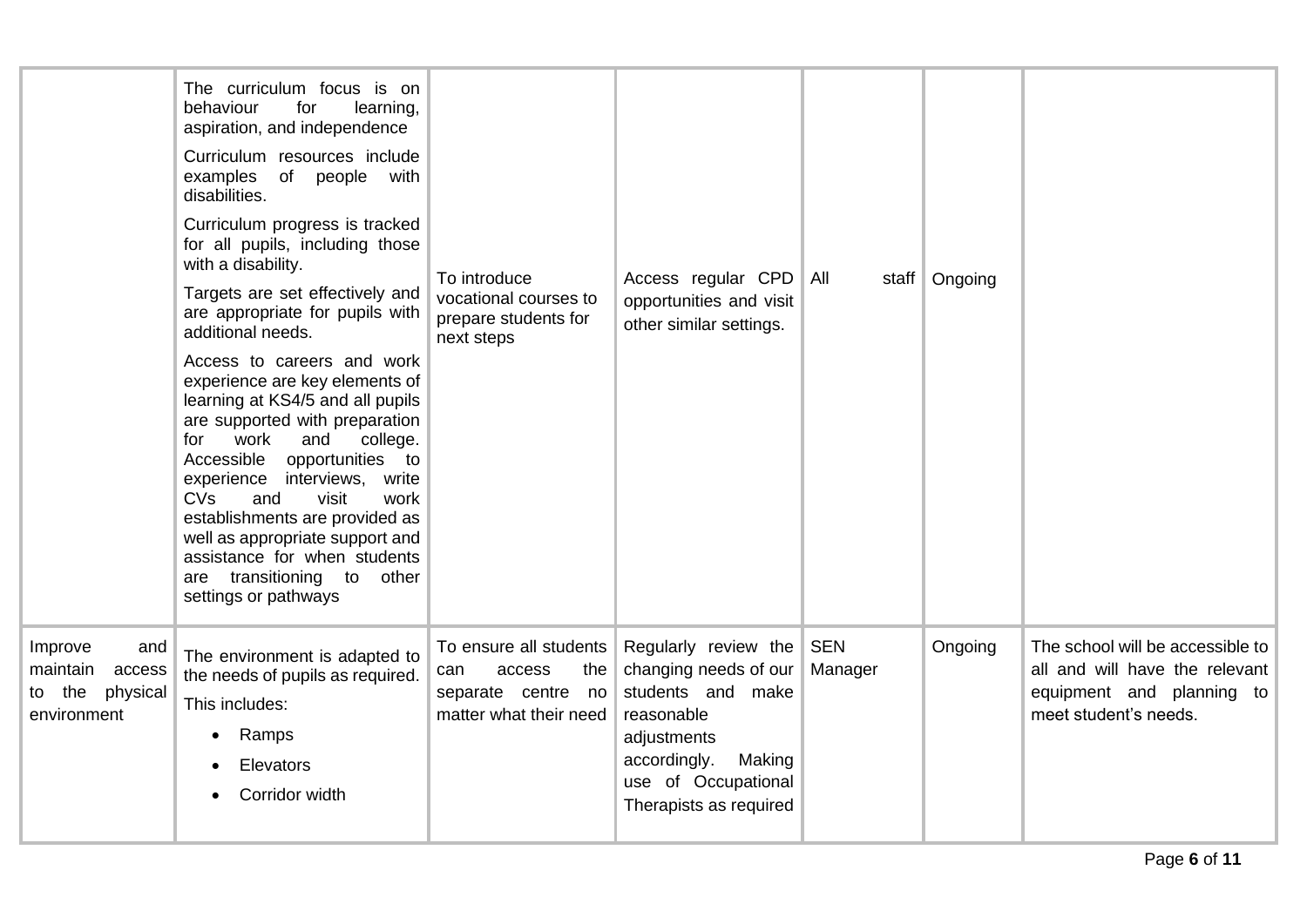|                                                                                            | Disabled parking bays<br>$\bullet$<br>Disabled<br>toilets and<br>changing facilities                                                                                                                   |                                                                                                                                                          |                                                                                                                                                                                             |                                                                 |         |                                                                                                                                                                                                          |
|--------------------------------------------------------------------------------------------|--------------------------------------------------------------------------------------------------------------------------------------------------------------------------------------------------------|----------------------------------------------------------------------------------------------------------------------------------------------------------|---------------------------------------------------------------------------------------------------------------------------------------------------------------------------------------------|-----------------------------------------------------------------|---------|----------------------------------------------------------------------------------------------------------------------------------------------------------------------------------------------------------|
| Improve<br>the<br>delivery<br>Οf<br>information<br>to<br>pupils<br>with<br>a<br>disability | Our school uses a range of<br>communication methods<br>to<br>is<br>information<br>ensure<br>accessible. This includes:<br>Internal signage<br>Large print resources                                    | leaflets,<br>ensure<br>To<br>forms and classroom<br>materials are available<br>in different manners,<br>such as large print<br>text, to all that need it | SEN Manager to work<br>with school staff and<br>students to identify<br>what is required and<br>plan accordingly                                                                            | <b>SEN</b><br>Manager                                           | Ongoing | The school will have a range of<br>resources available to meet the<br>variety of needs for<br>our<br>students<br>Systems will be in place to<br>ensure the required items are<br>requested and obtained. |
| Ensure students<br>are able to access<br>school<br>examinations                            | Staff communicate with the<br>SEN Manager and Exams<br>officer to ensure the application<br>the<br>Exam<br>0f<br>correct<br>Concessions<br>with<br>high<br>$\mathsf{a}$<br>success rate at application | To<br>ensure<br>exam<br>concessions<br>are in<br>place for all students<br>as part of all ongoing<br>assessments<br>and<br>exams                         | Regular meetings to<br>take place with Exams<br>Officer,<br>Curriculum<br><b>SEN</b><br>Lead<br>and<br>Manager to<br>ensure<br>off<br>awareness<br>examinations<br>and<br>Tests.            | Exams<br>Officer<br>Curriculum<br>Lead<br><b>SEN</b><br>Manager | Ongoing | Students will have appropriate<br>access arrangements to be<br>able to successfully access<br>examinations. Staff will feel<br>confident in supporting these<br>students.                                |
|                                                                                            |                                                                                                                                                                                                        | To ensure we have a<br>robust baseline testing<br>programme to ensure                                                                                    | <b>Ensure</b><br>regular<br>Training for Staff to<br>ensure they are aware<br>of how to effectively<br>support a student with<br>a concession during<br>exam<br>an<br>A testing spreadsheet | SEN<br>Manager<br>Exams<br>Officer                              |         |                                                                                                                                                                                                          |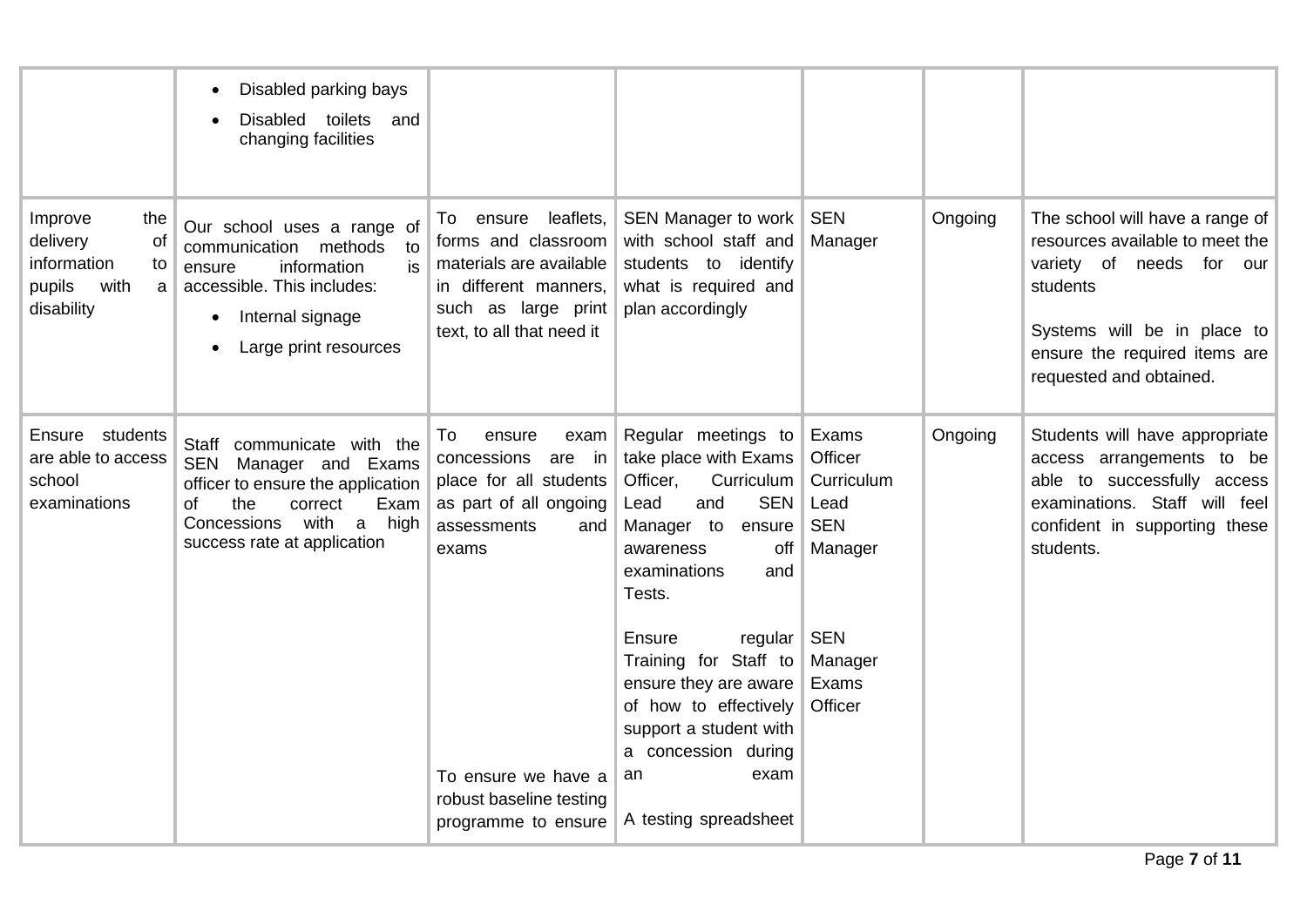|                                                                                                           |                                                                                                                                                                                                                                                           | student is<br>left <br>no<br>behind.                                                                                                                                                                                      | to be kept, with data<br>relating to applying for<br>exam concessions on<br>it.<br>Students to be tested<br>upon entry to school<br>and all areas and not<br>just<br>reading<br>and<br>maths.                                                                                                              | <b>SEN</b><br>Manager<br>Subject<br>Leads<br><b>SEN</b><br>Manager<br>Subject<br>Leads          |                                  |                                                                                                                                                                                                                              |
|-----------------------------------------------------------------------------------------------------------|-----------------------------------------------------------------------------------------------------------------------------------------------------------------------------------------------------------------------------------------------------------|---------------------------------------------------------------------------------------------------------------------------------------------------------------------------------------------------------------------------|------------------------------------------------------------------------------------------------------------------------------------------------------------------------------------------------------------------------------------------------------------------------------------------------------------|-------------------------------------------------------------------------------------------------|----------------------------------|------------------------------------------------------------------------------------------------------------------------------------------------------------------------------------------------------------------------------|
| Ensure training is<br>provided to staff<br>who are working<br>with those with<br>individual<br>conditions | Training is provided to all staff<br>on some specific needs, such<br>as Autism and ADHD and CPD<br>available<br>through<br>the<br>is.<br>Link<br>Project and<br>Schools<br>Educational<br>Psychology<br>Service to continue to develop<br>staff knowledge | staff<br>To<br>ensure<br>working with a student<br>with<br>specific<br>a<br>condition have specific<br>bespoke training in<br>conditions that child<br>has<br>including<br>$\overline{\phantom{m}}$<br>medical conditions | The training staff have<br>received<br>is to<br>be<br>their<br>recorded<br>on<br>training<br>files<br>and<br>looked at when pairing<br>a teacher and student<br>A list of needs and<br>diagnosis's to be kept<br>by SEN Manager with<br>support from Medical<br>lead to identify training<br>requirements. | <b>SEN</b><br>Manager<br>Medical Lead<br><b>Staff</b><br>All<br>working with<br><b>Students</b> | Ongoing<br>and<br>as<br>Required | educational<br>Improve<br>the<br>pupils<br>with<br>outcomes<br>of<br>additional<br>enabling<br>needs,<br>access to a curriculum that suits<br>the student.<br>Staff will have specific skills to<br>work with these students |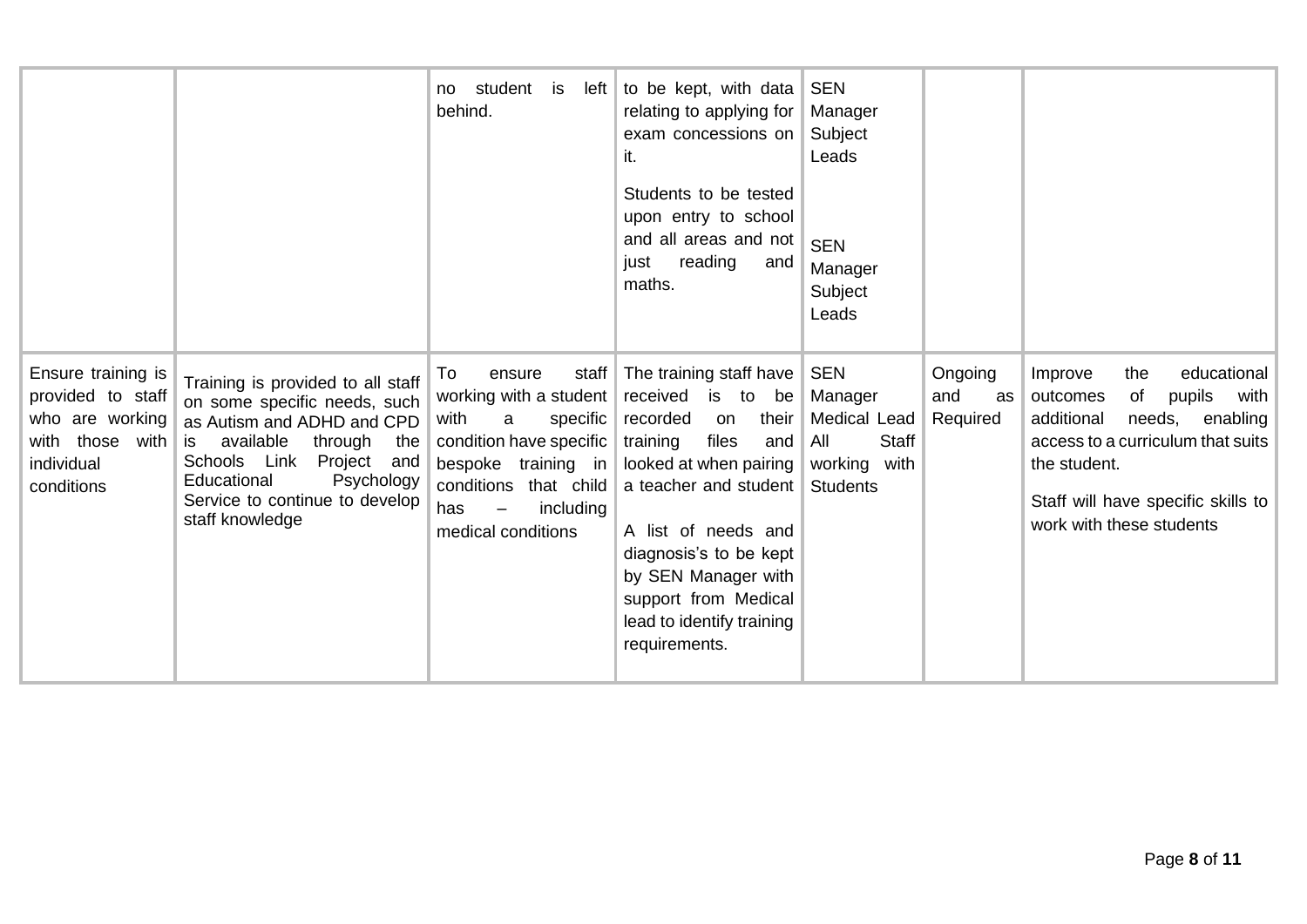<span id="page-8-0"></span>

| <b>Feature</b>    | <b>Description</b>                                                                                          | <b>Actions to be taken</b>                                                                                                                                                                                                                                                     | <b>Person</b><br>responsible            | Date to<br>complete<br>actions by |
|-------------------|-------------------------------------------------------------------------------------------------------------|--------------------------------------------------------------------------------------------------------------------------------------------------------------------------------------------------------------------------------------------------------------------------------|-----------------------------------------|-----------------------------------|
| Number of storeys | Primary $-2$ - Downstairs<br>Classrooms, upstairs offices,<br>and Therapy Room<br>Cranbury Road - One floor | Primary - Regular review of the ability of staff to be<br>able to accesses offices upstairs. Currently no staff<br>issues.                                                                                                                                                     | <b>Primary Lead</b><br>+ SEN<br>Manager | Ongoing                           |
| Corridor access   | Primary - Narrow corridors<br>Cranbury Road - Good with<br>wide corridors.                                  | Primary site is not fit for purpose, those in a<br>wheelchair would struggle. Access would need to be<br>via the home room and through the garden. No<br>adaptations can be made and will need to be<br>reviewed on a case-by-case basis<br>Cranbury Road - No Action Required | <b>Primary Team</b>                     | Ongoing                           |
| Lifts             | Primary - No lifts<br>Cranbury Road - No lifts                                                              | No Action Required                                                                                                                                                                                                                                                             | N/A                                     | N/A                               |
| Parking bays      | Primary - None - on road<br>parking<br>Cranbury Road - Parking<br>inside compound and on road               | Primary – there is a small area outside the building<br>that could be turned into a parking space as required.<br>Ensure cones are available to attempt to reserve<br>spaces outside of building if needed                                                                     | <b>All Primary</b><br>staff             | Ongoing                           |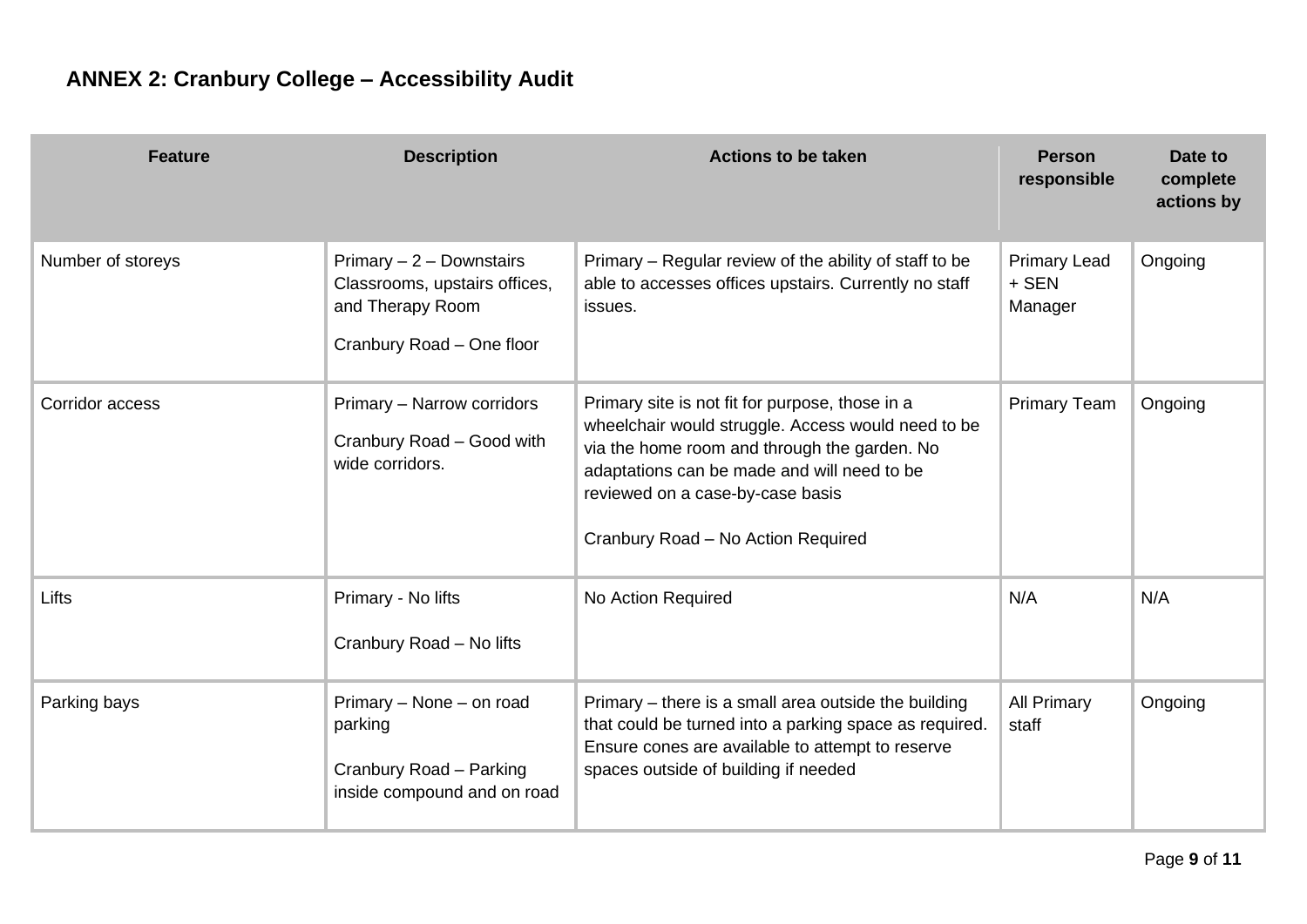| <b>Entrances</b> | Primary - Entrance through<br>narrow front door. Side gate<br>into back garden leading to<br>back door with a step.                                                                                                                                     | A portable ramp to be purchased to allow safe entry<br>and exit from doors with steps - this allows other<br>doors to be used if access through the front doors is<br>not available and in case of emergency. | <b>SEN Manager</b><br>School<br><b>Business</b><br>Manager | Done        |
|------------------|---------------------------------------------------------------------------------------------------------------------------------------------------------------------------------------------------------------------------------------------------------|---------------------------------------------------------------------------------------------------------------------------------------------------------------------------------------------------------------|------------------------------------------------------------|-------------|
|                  | Cranbury Road - access to<br>the main building through a<br>metal gate then a front door<br>on flat level. Level access to<br>the smaller building is through<br>the new Kensington Road<br>gate or through the car park<br>from the Cranbury Road side | Some of the steps at other entrances to the main<br>building are wide enough to be converted into half<br>steps and half ramps so this can also be explored.                                                  |                                                            | As required |
| Ramps            | Primary - portable ramp<br>allows access to all entrances<br>Cranbury Road - no ramps                                                                                                                                                                   | As above                                                                                                                                                                                                      | As Above                                                   | Done        |
| <b>Toilets</b>   | Primary - Children's toilets,<br>staff toilet down and upstairs,<br>disabled toilet downstairs<br>Cranbury Road - Disabled<br>Toilet, Staff Toilet, Student<br><b>Toilets</b>                                                                           | No Action Required                                                                                                                                                                                            | N/A                                                        | N/A         |
| Reception area   | Primary - No reception area<br>Cranbury Road - Yes and<br>accessible                                                                                                                                                                                    | No Action Required                                                                                                                                                                                            | N/A                                                        | N/A         |